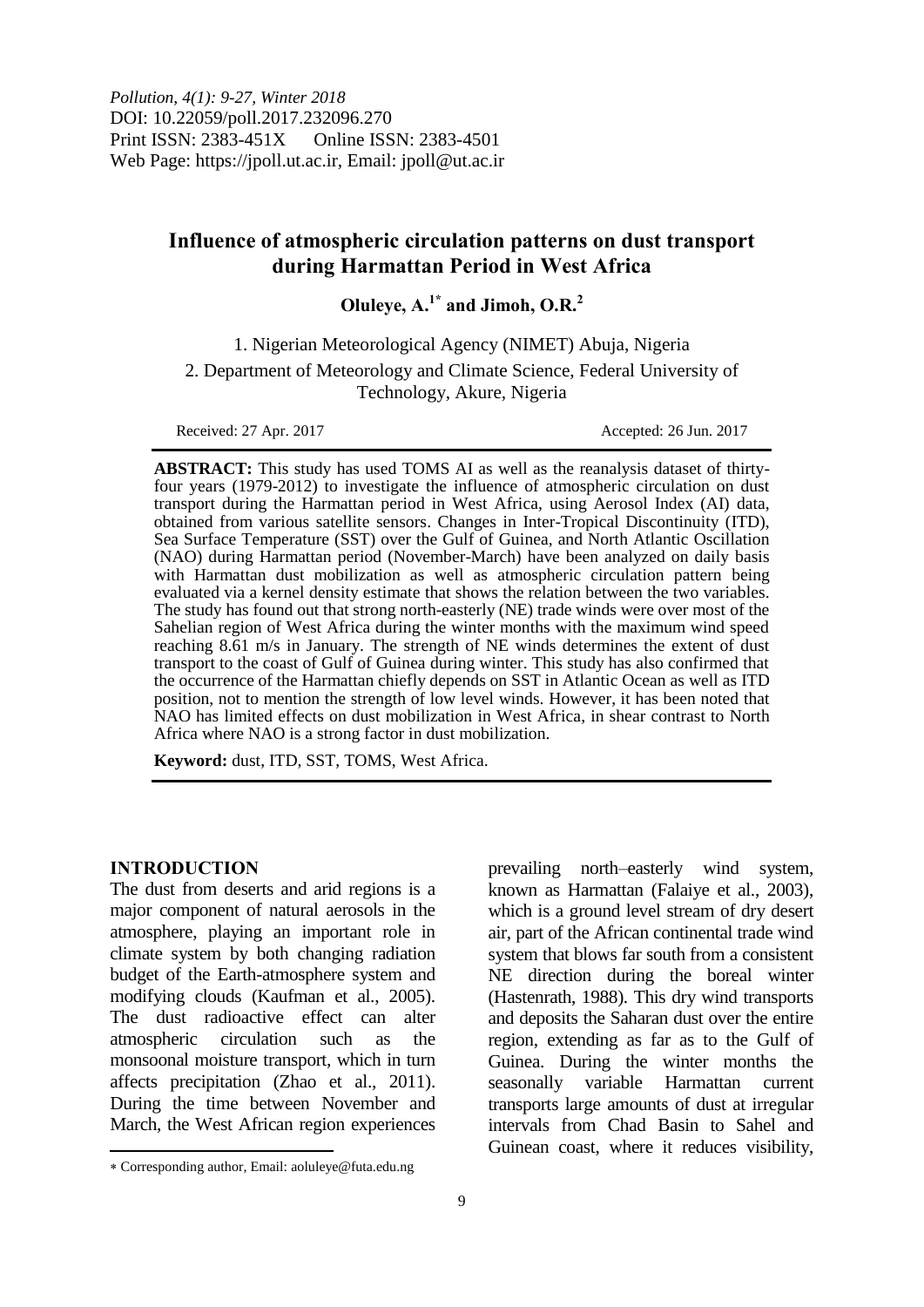causing relative humidity and temperatures (McTainsh & Walker, 1982; Adedokun et al., 1989; Breuning-Madsen & Awadzi, 2005). The dust plumes predominantly originate from the Bodélé Depression in Chad Basin (Bertrand et al., 1979) and accounts for the dust particles deposited over the region.

The Saharan dust haze is one of the many aerosols in the atmosphere and it is important to show the relation among various aerosols. The current understanding of Saharan dust transport has been achieved through various studies (Schutz & Jaenicke, 1974; D'Almeida & Schutz, 1983; Hamonou et al., 1999; Prospero, 1999) that have focused on climatology, frequency of occurrence, areal extent of impact, vertical distribution, total mass loadings, and origin of dust particle characteristics, to name a few.

Also, they have been derived from a limited number of discrete measurements, a limited number of ship haze observations, atmospheric optical thickness measurements, visibility studies, and remote sensing. Saharan aeolian aerosols have been measured in West Africa, over the Atlantic Ocean and its islands as well as the lands near the Gulf of Mexico, south-eastern North America, North Africa, and Europe (Chiapello et al., 2005; Kaufman et al., 2005). What is more, the data, related to Saharan dust are still being collected and relevant studies are still in progress, e.g. the Aerosol Robotic Network (AERONET) at the website, http://aeronet.gsfc.nasa.gov/ (Holben et al., 1998) which tries to provide a long-term analysis of the Saharan aeolian dust, during dry season, sufficient to yield a representative and accurate description of Harmattan phenomenon in West Africa together with large scale factors, influencing its mobilization and transport.

In order to understand the phenomenon of Saharan dust in the atmosphere, it is needed to get adequate information from the source areas, their location and strength along with their seasonal and long-term variations. Such information, abundant in print literature and the Internet, will enable more reliable estimations of the fluxes leaving the Sahara, as well as their fate in the atmosphere and composition elsewhere (Chiapello et al., 1995; Swap et al., 1996; Moulin et al., 1997b; Marticorena et al., 1997; Prospero, 1999; Hamonou et al., 1999; Chiapello &Moulin, 2002;Chiapello et al., 2005; Kaufman et al., 2005). However, changes in the source strength over long periods may also be significant. There have been some suggestions (Prospero & Nees, 1977) about a threefold increase in dust concentrations in Barbados between 1965 and 1976, which might be due to an increase in the source strength in the Sahel, possibly associated with the drought in this region.

Formation of dust in the desert has been related to variables of surface soil texture, wind speed, vegetation, vegetative residue, surface roughness, soil aggregate size distribution, soil moisture, and rainfall. Soil texture or aggregates which may be in the form of a surface crust, large clods, or small pellets of soil, largely determine the threshold velocity and intensity of deflation (Chepil, 1945; Gillette, 1980; Bagnold, 1971).

The packing and inter-particle cohesive forces of very small particles may make them difficult to entrain, whereas larger particles will be too heavy to be lifted by the erosive forces. Vegetation exerts an influence in various ways: through soil stabilization by roots, via absorption of some momentum flux to the soil surface, by alteration of the moisture, and by decay which adds organic material to the soil. Vegetative material protects the surface by covering the soil. Vegetation, rocks and boulders, being non erodible, absorb wind stress, reducing particle mobilization. Roughness of the soil traps sand grains and inhibits siltation. Soilmoisture and rainfall help stabilizing the soil and preventing erosion.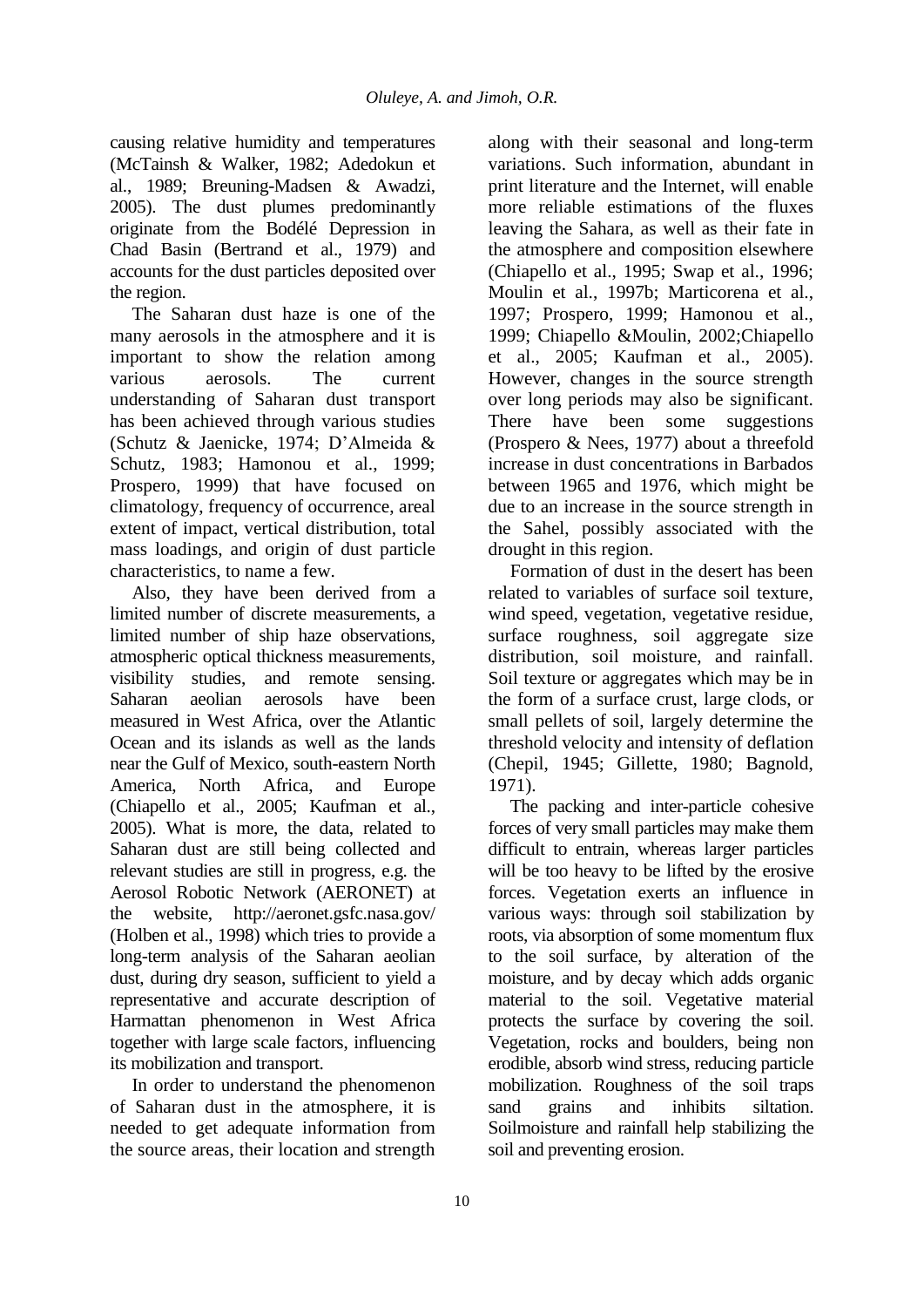Dubief (1979) and Kalu (1977) compiled the occurrence of dust storms of different areas in the Sahara Desert. They established that there were different kinds of disturbances, affecting different parts of the Sahara during different seasons. In winter, dust storms are connected with the Mediterranean polar front with upper tropospheric troughs. In summer, they are related to easterly winds associated with Inter-Tropical Convergence Zone (ITCZ) and the North Atlantic Oscillation (NAO). The areas in the Sahara Desert, from which most of the air-borne particulate matter originate, are referred to as the source regions (D'Almeida, 1986; Prospero, 1999; Brooks & Legrand, 2000; Prospero et al., 2002), the identification of which has been done by different techniques including satellite observations, comparison of aerosol element composition, comparison of aerosol and soil sample color, monitoring of air mass trajectory, and visibility distribution analysis (Morales, 1979; Kaufman et al., 2005).

Thus some authors including McTainsh and Walker (1982), in Kano, Nigeria as well as Adedokun et al., (1989) in Ile Ife, Nigeria, inferred from element composition analysis of the settling Saharan dust particles to establish that Chad basin is the major source area of dust over most parts of West Africa. D'Almeida (1986), and Brooks and Legrand (2000) estimated the annual and monthly dust emissions from the Sahel and Sahara Desert of the northern Africa. The Saharan dust haze over West Africa turned out to originate from several dust sources, though a dominant source has been reported to come from FayaLargeau area in Chad basin (McTainsh, 1980; McTainsh and Walker, 1982). This is because the main transporting agent, the Northeast trade winds, blows from Sahara Desert in a Southwest direction across the West African region. In particular, it has been noted that dust sources around Chad basin, especially in the Bodélé depression,

affect the countries around the Gulf of Guinea. Additional supplies of dust from fluvial and wind activity in Tibesti mountains, not dust sources by themselves though capable of providing dust material to be transported by water along wad is or temporary water courses to the Bodélé depression, have been recorded by Kalu (1977), Balogun (l974), and Adedokun et al. (1989).

The fluvio-lacustrine (river-lake) transport systems within the desert are believed to be efficient to supply and replenish clay and silt components of the lake deposits in this source area. D'Almeida (1985) measured the source strength and deposition rate of the dust, emerging from the Sahara Desert, using turbidity results from sun photometers, installed at 11 stations in the Sahara Desert as well as its surrounding areas. Dust mass concentration was also measured at one of the stations for correlation with the turbidity and hence estimated the mass production of the Saharan dust to be between 630 x  $10^6$  and  $710 \times 10^6$  tonnes per year for all suspended particulate matter and between  $80 \times 10^6$  and  $90 \times 10^6$  tonnes per year for aerosol particles smaller than 5 μm radius. Many authors have suggested that Meteorological factors, responsible for the influence of atmospheric circulation on dust transport, during the Harmattan period over West Africa may include Inter-tropical convergence zone (ITCZ), North Atlantic Oscillation (NAO) etc. However, the links between these large–scale atmospheric circulation systems, especially NAO and the variability of Harmattan dust emission and transport are still not well understood, hence the need for evaluating the influence of different large-scale systems including the Sea Surface Temperature (SST) on dust transport during winter in order to ascertain the major atmospheric circulation patterns affecting Harmattan dust transport in this region.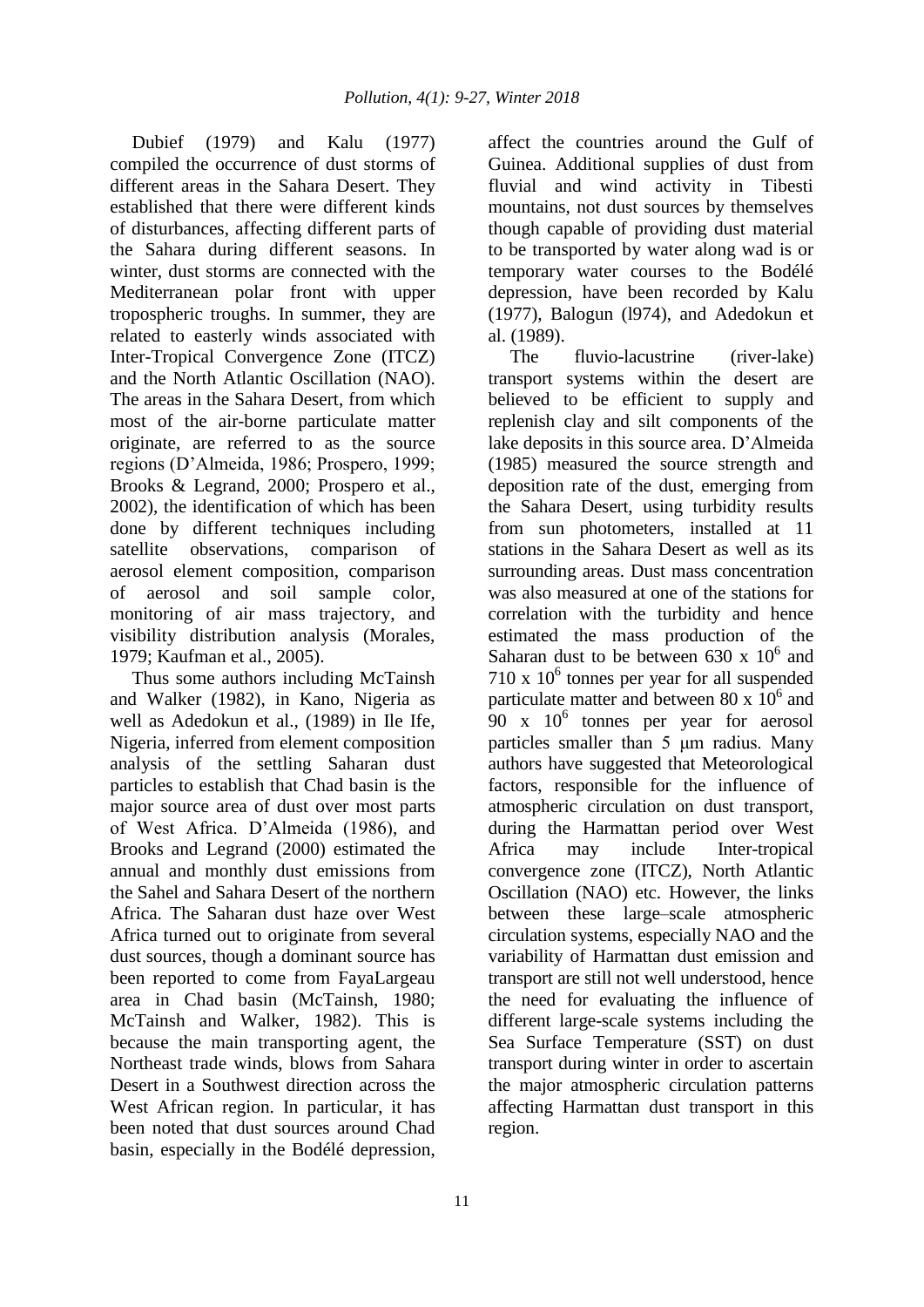*Oluleye, A. and Jimoh, O.R.*



**Fig. 1. Map of the study area, showing the Western boundaries**

## **MATERIALS AND METHODS**

#### **Description of the study area**

This study area involved the West Africa ( $0^{\circ}$ S to 25°N) and ( $20^{\circ}$ W to  $20^{\circ}$ E) (Fig.1), covering major sources in North Africa, Guinea Gulf in south, and a part of the Atlantic ocean. The region's climate is governed by north-south movement of ITD/ITCZ, i.e. the West Africa domain is divided into three climatic zones: Guinea coast (40 to 80 $\textdegree$ N), Savannah (8 $\textdegree$  to 11 $\textdegree$ N), and Sahel ( $11^\circ$  to  $16^\circ$ N) (Omotosho & Abiodun, 2007; Abiodun et al. 2012). The Guinea coast represents the southern boundary to Atlantic Ocean, characterized by sub-humid climate with an average annual rainfall between 1250mm and 1500mm. The savannah zone is a semi-arid zone with an average annual rainfall between 750 mm and 1250 mm. The Sahel zone covers the northern boundary of Mauritania, Mali, and Niger, characterized by a single rainfall peak but short raining season (June to September) with an annual rainfall of about 750mm. Mean annual temperatures are usually above 18 °C. Areas within 10 °C of the equator have a mean annual temperature of about

26°C with a range of 1.7–2.8°C; the diurnal range is 5.6–8.3°C. Between latitudes 10°N and the southern part of the Sahara mean monthly temperatures can rise to 30°C, though the annual range is 9°C and diurnal range 14° to 17°C. In the central Sahara, mean annual temperature ranges between10° and 35°C (Food and Agriculture Organization, 2001).

#### **Observational and remotely sensed data**

## **Total Ozone Mapping Spectrometer (TOMS)**

The Total Ozone Mapping Spectrometer (TOMS) data involved the primary longterm, continuous record of satellite-based observations, available for use in monitoring global and regional trends in total ozone over more than 25 years. TOMS also provides measurements of tropospheric aerosols, volcanic  $SO<sub>2</sub>$ , ultraviolet irradiance, erythemal UV exposure, and effective reflectivity from the Earth's surface and clouds. The data were made available by the Laboratory for Atmospheres at NASA's Goddard Space Flight Center.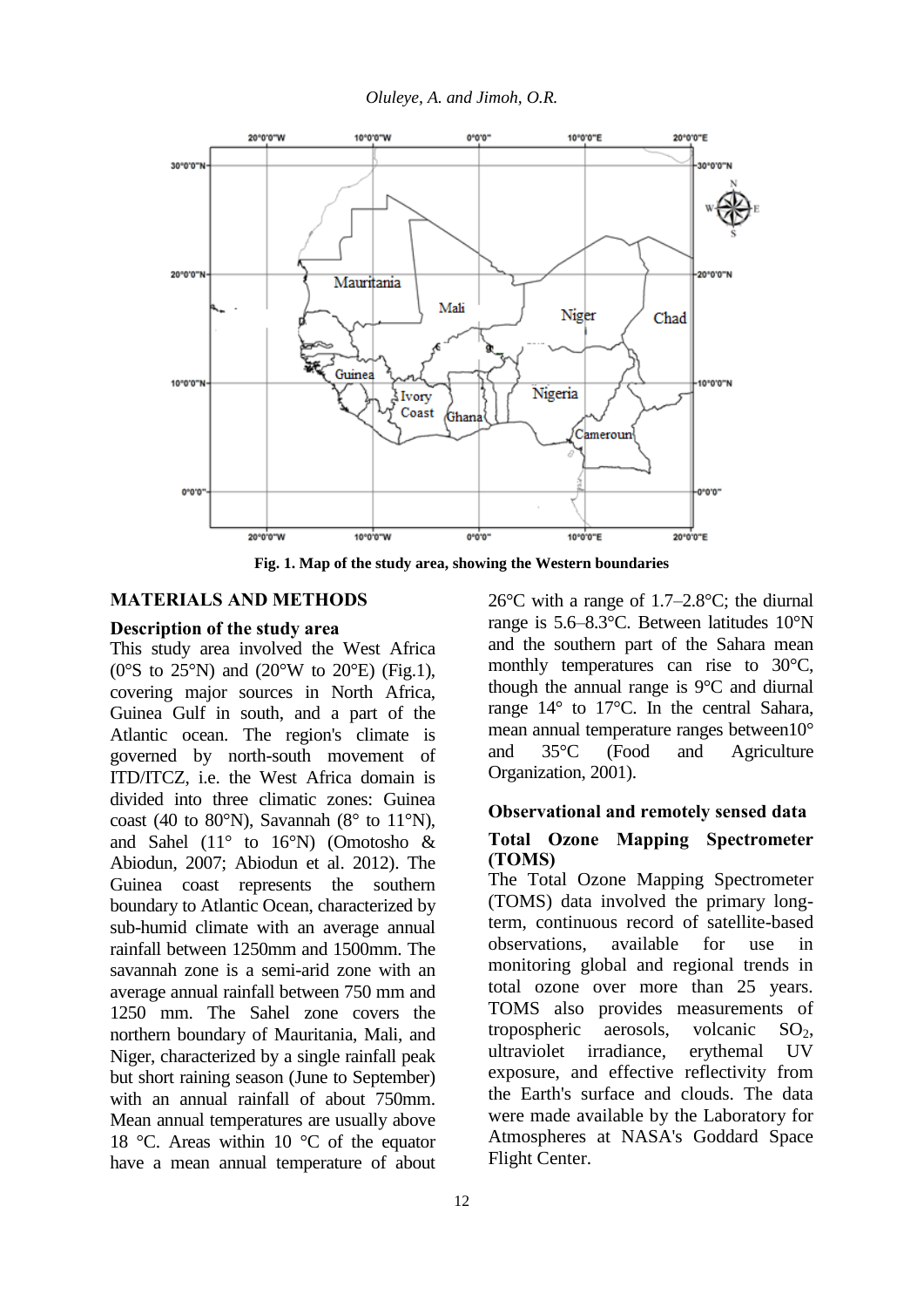Four TOMS instruments were successfully flown in orbit – aboard Nimbus-7 (Nov. 1978-May 1993), Meteor-3 (Aug. 1991-Dec. 1994), ADEOS (Sep.1996-June, 1997), and Earth Probe (July 1996–Dec. 2006)satellites. Earth probe failed in December, 2006, and OMI took over its place since then. Version 8 TOMS data products were available from the Goddard Earth Sciences Distributed Information and Services Centre (GES DISC). They included level 3 gridded data (1.0° x 1.25°) as well as level 2 instrument resolution data (between 50x50 km and 26x26 km pixel at nadir). For this study, the data were from all the satellite sensors. It is understood that there are some differences among the data of each sensor due to different spectral range; hence there was some care to scale data from all sensors to enable comparison (Anuforom et al., 2007). The method of aerosol index retrieval from these sensors is described by Oluleye and Adeyewa (2011).

#### **Era Interim reanalysis**

Era Interim data are global reanalysis datasets, produced by European Centre for Medium-Range Weather Forecasts (ECMWF), covering the period from 1979 up to now. Data are gridded and made available at 2.50 x 2.50, 10 x 10, 1.1250 x 1.1250, and 0.750 x 0.750 with 37 vertical pressure levels. Compared to previous ERA-40 data, several problems concerning the humidity and hydrological cycle over the tropical region were improved for the ERA-interim to agree with the observations more (Dee et al., 2011; Uppala et al.,2008). Berrisford et al. (2009) provided a detailed description of the ERA-Interim product archive. The reanalysis datasets, used in this research, were the sea surface temperature over the North Atlantic, and daily mean zonal (u) and meridional (v) wind components at the surface and upper levels, gridded at 1.1250 x 1.1250 in space, and spanned for 30years (1983-2012) across the West Africa domain.

#### **Data analysis**

The daily mean wind components and TOMS AI, obtained for this study, were analyzed in order tounderst and the spatial and temporal characteristics of Harmattan dust in terms of deposition, emission, and distribution. The flow pattern of the near surface wind vector was plotted to see the strength and major atmospheric circulation features, driving Harmattan dust emission over West Africa. Moreover, the relation between Harmattan dust mobilization over West Africa and atmospheric circulation pattern was evaluated, using a kernel density estimate that showed the areas where most of points were concentrated between the variables.

The evolution of ITD, SST, and NAO, during Harmattan period (November-March) was analyzed and temporal averages ITD positions, SST, and the NAO were plotted on daily basis. The wind vector flow and point of convergence were obtained from the meeting points of the two major wind systems over the region where the winds slowed down, weakening.

## **DISCUSSION AND RESULTS**

Distribution and emission of Harmattan dust over West Africa in the winter months were analyzed, using remote sensing products i.e. TOMS AI. Moreover, to understand the role of atmospheric circulation systems in occurrence of dust haze in this region, near surface wind speed, the long term mean daily surface position of the Inter-Tropical Discontinuity (ITD), and monthly mean North Atlantic Oscillation (NAO) index were assessed with respect to TOMS AI during Harmattan season. The Inter-Tropical Discontinuity (ITD) over land, the Sea Surface Temperature (SST) over the Atlantic Ocean, and the North Atlantic Oscillation (NAO) are the large-scale atmospheric systems, known to affect the weather in the northern hemisphere. Qualitatively, the link between ITD and dust transport from the Sahara desert in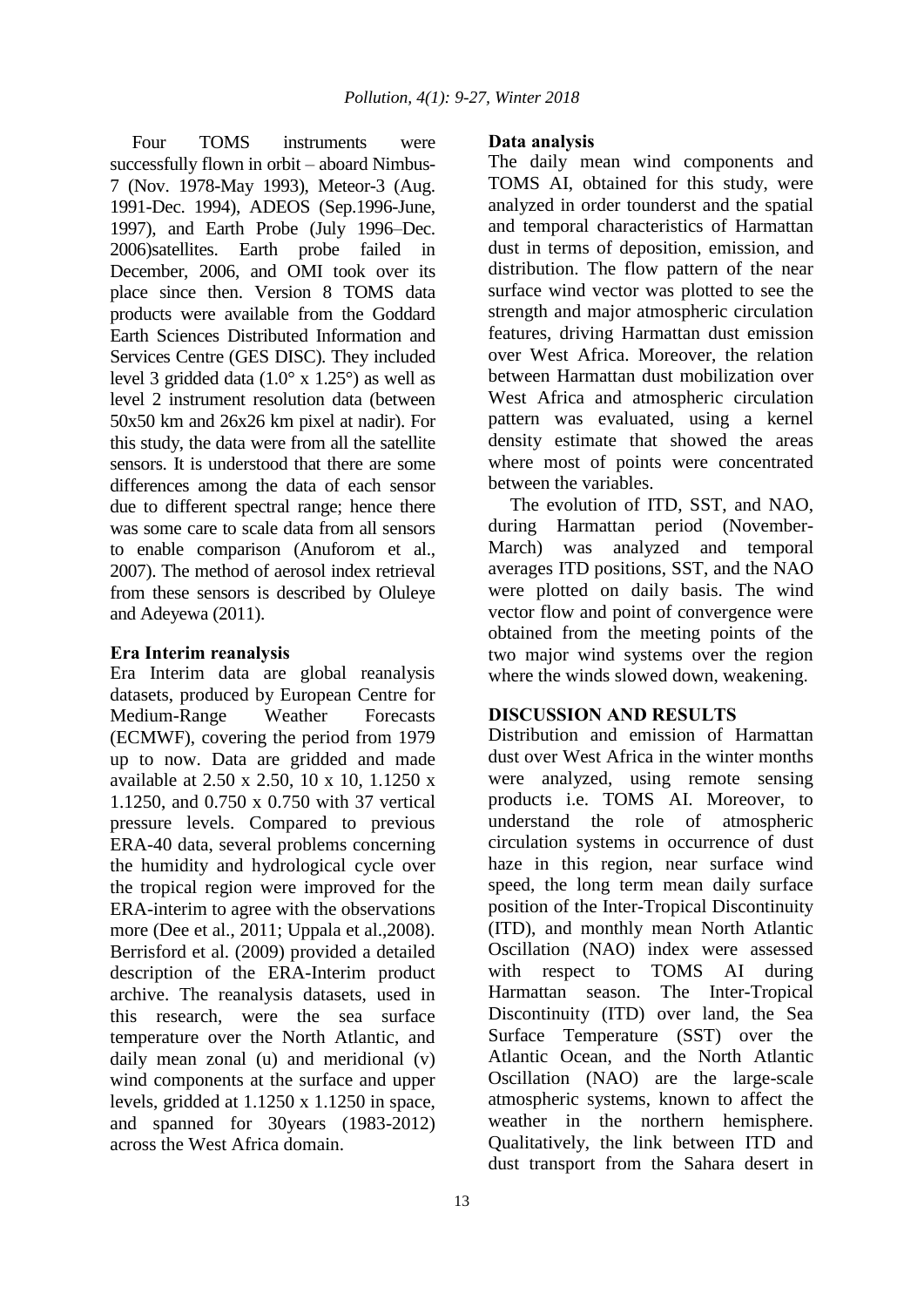most parts of West Africa, during the months of November to March, has been reported (Resch et al., 2002; D'Almeida, 1986; Kalu, 1977). Foltz and McPhaden (2008) used a multi decadal aerosol optical thickness time series from TOMS to show a strong correlation between AOT on one hand and changes in northern tropical Atlantic SST on the other, suggesting that 35% of the inter-annual variability in SST was related to the changes in dust cover.

The link with NAO has not been extensively explored. However, Chiapello et al. (2005) studied the impact of the NAO on Sahara dust aerosol in southern Mauritania, the tropical Atlantic, and the Bodélé depression in the central Chad. In the past, (Hurrel, 1995) the relation between NAO and Sahara dust transport had been inferred from the influence of NAO on the Northern Hemisphere in general.

## **Harmattan dust emission, ITD, and wind distribution**

## **Harmattan emission**

Due to wind blows, dust emissions only occur on several types of surfaces such as desert and arid lands. This section of the present paper explains dust emission and spatial distribution as a function of wind speed over West Africa. Figure 2 shows the long-term monthly mean of TOMS AI for entire West Africa during winter months from November to March. There was a significant build-up of dust particles with the hot spot of TOMS AI, observed in Bodélé Depression in central Chad  $(15^{\circ}N 17^{\circ}$ N and  $15^{\circ}$ E and  $20^{\circ}$ E) throughout the winter period, identified as one of the most intense and persistent dust sources in the world (Prospero et al., 2002; Barkan et al., 2004; Washington et al., 2003; 2006a; b;c).

Although according to TOMS AI data, the Bodélé Depression reaches its peak in March, Washington and Todd (2005) showed that, despite some differences among the datasets (TOMS AOT, TOMS AI, and dust plume frequency), dust emissions in Bodélé Depression were strongest at the beginning of the year (January-March). The offset in the TOMS AImay be explained by the potential height bias of the datasets. Also observable from December was the transportation of dust particles by northeasterly trade winds from the Sahara desert towards the Gulf of Guinea (between  $4^{\circ}$ N and  $10^{\circ}$ N), where the dust are mixed with pollutants from biomass burning, resulting in a relatively strong TOMS AI signal near the Guinea coast in January. The<br>high concentration of dust aerosols. high concentration of dust experienced in the Guinea coast, originated from this Bodélé depression. Moreover, this result is consistent with the findings by Herman et al. (1997). However, the TOMS AI progressively became weaker due to the fact that the dust particles were washed out by moisture as the south-westerly winds intensified in March, beginning from the coast of West Africa.

The time-latitude cross section of TOMS AI (Fig. 3) shows that there were large variations in daily TOMS AI signal, observed in West Africa. It was found that TOMS AI signal was strong in early November, predominantly over the Guinea coast (2°N-8°N). This period, perhaps represents an "informant" to dust episode occurrence as the north easterly wind makes its first annual appearance at the upper level over Guinea Coast. It then retreats, later come back force fully with much dust to occupy the whole area of Guinea Coast in the months to follow. Moreover, the extent and strength of TOMS AI signal spread from early December, and throughout January. The month of February also showed daily variations with the highest magnitude of TOMS AI signal, found around mid-February over the Guinea coast. However, a significant TOMS AI feature was observed in March spreading from Guinea coast to the Sahara  $(2^{\circ}N-18^{\circ}N)$ . The hot spot of the TOMS AI showed the highest magnitude indicated the occurrence of aerosol particles in the atmosphere in West African region.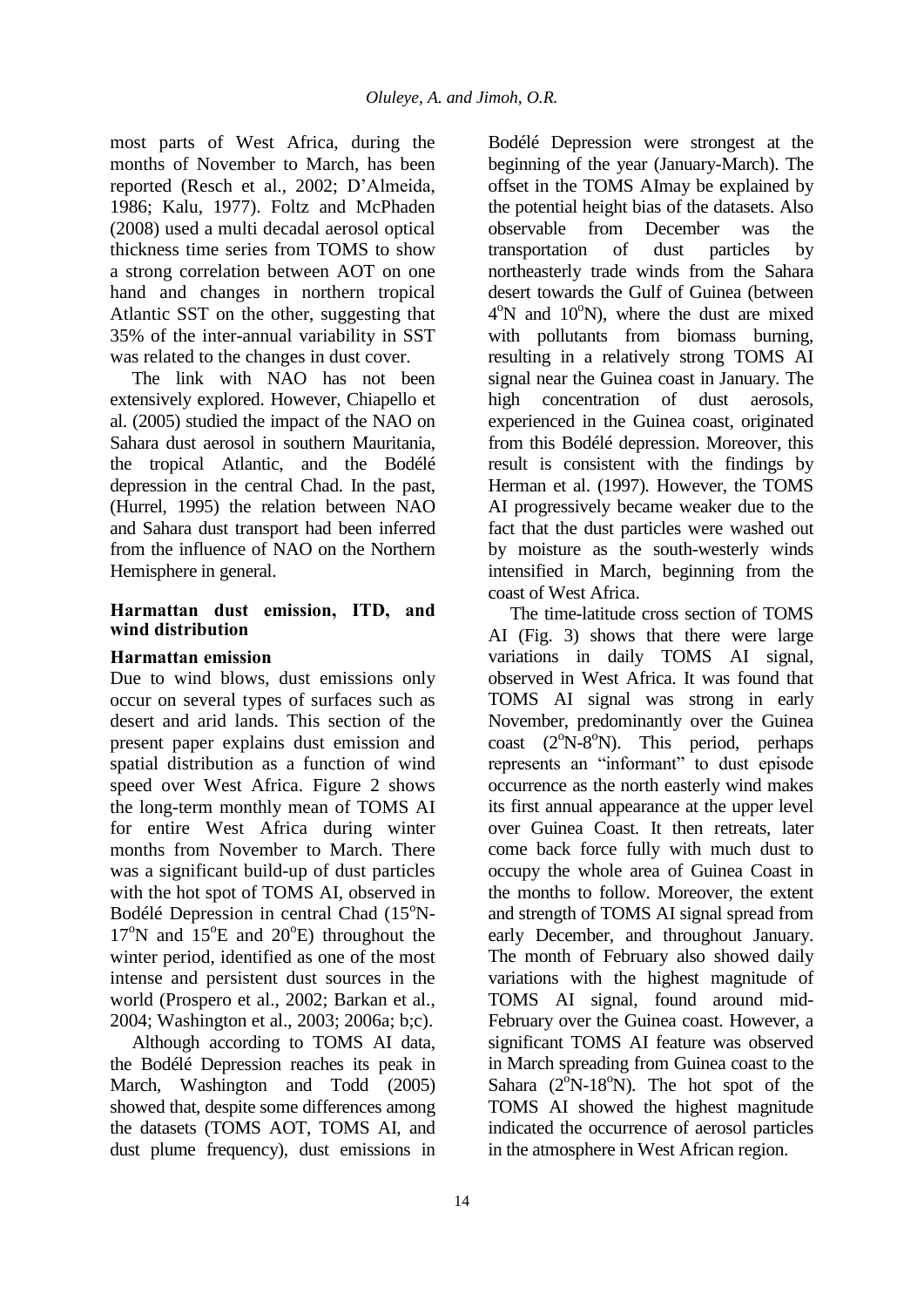

**Fig. 2. Mean monthly TOMS AI for November, December, and January (The top three panel from the left); as well as February and March (lower panel from the left) from 1979-2015**



**Fig. 3. Time-Latitude cross section of mean daily TOMS AI for November, December, and January (the top three panels from the left); as well as February and March (lower panels from the left) from 1979-2015**



**Fig. 4. Inter-annual variations of dust occurrence captured by TOMS AI signal in West Africa**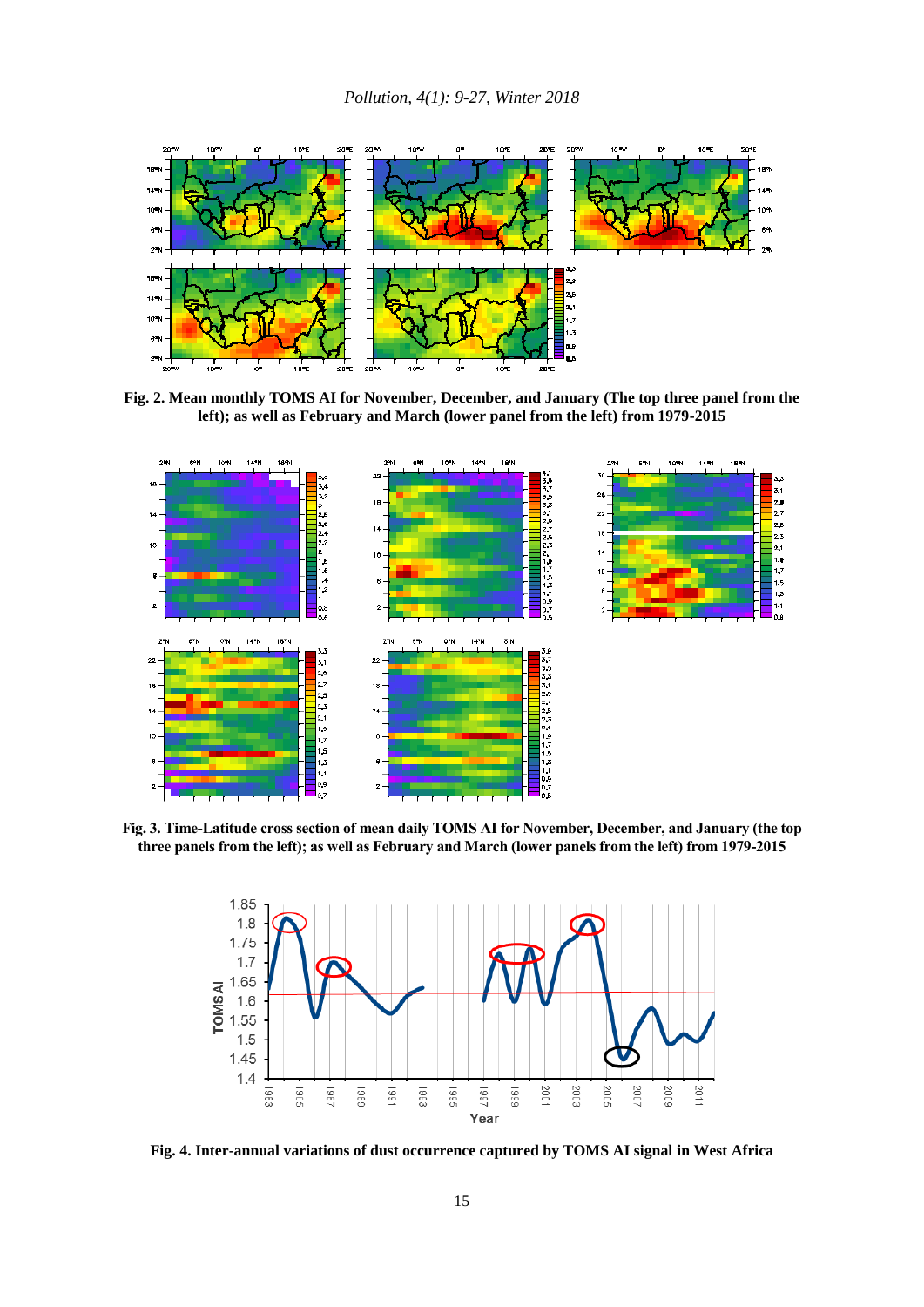Figure 4 shows the inter-annual and long-term mean variability of dust occurrence during winter months. The red and black circles show the high- and lowdust years, respectively. The discontinuity in the trend of TOMS AI values occurred between 1993 and 1996 due to absence of observational data. Moreover, TOMS AI signal showed weak occurrence of dust aerosols in November and December in all the years. However, strong TOMS AI signal were observed from January to March with its maximum rate, occurring in later months (February and early March). The inter-annual variability of TOMS AI revealed that, the high dust years were between 1984-1985,1987- 1988, 1997-1998, 1999-2000, and 2002- 2004. Significantly, the low dust year occurred between2005 and 2006 in all periods. The high dust, observed during these years, might be attributed to the extension of occurrences days as well as the intensity of dust particles in the air. In addition, the years of strong surface winds usually have high dust loads (Ridley et al., 2014).

# **Inter-Tropical Discontinuity (ITD)**

The Inter-Tropical Discontinuity over land is an area of low pressure, formed where the northeast trade winds meet the southwest monsoon ones near the Earth's equator in West Africa. It is important to realize that ITD, as the name implies, is indeed a zone rather than a line of demarcation; however, a line is defined as the Inter-Tropical Front (ITF), which is the same as the northern most limit of the ITD. ITF always stayed at  $3^{\circ}$ -5°N of the ITD during winter season (Adeyefa et al., 1995). Since ITF is a line limit of ITD, we shall adopt ITD which is generally used to represent the boundary between the dry north winds and the warm humid winds to the south (Griffiths & Soliman, 1972; Kalu, 1977; Dubief, 1979; Adeyefa et al., 1995). The ITD band moves seasonally,

first towards the southern Hemisphere from September through February and then in reverse direction during the northern Hemisphere's summer, occurring in the middle of the calendar year.

Thus, ITD is an average feature and highly variable, giving rise to greater variability in daily temperatures than normal. As ITD moves in association with the zone of maximum seasonal temperature (or the thermal equator), it reaches the farthest northward position at about latitude  $25^{\circ}$ N in summer, moving to the most southward position at about latitude 4 <sup>o</sup>N in winter. The seasonal extremes of ITD have a definite effect on the climate of the areas over which it moves.

Areas north of the ITD are normally under the northeast trade winds system and are dry, while the southern ones are under the Southwest monsoon winds and are wet. Normally, within the region, affected by Harmattan, the farther north a location is from ITD, the more severe the Harmattan condition will be and the more pronounced the Saharan dust concentration will become (Adeyefa et al., 1995; Moulin et al., 1997). Therefore, ITD position has a strong influence over the Saharan dust transport. The relative position of ITD is a major determinant of the steadiness of the Saharan dust transport, towards the Gulf of Guinea. The latitudinal position of ITD is the strongest factor that determines the severity and level of concentration of the Saharan dust at a particular location near the Gulf of Guinea. Therefore, the longterm daily average latitudinal positions of the ITD, used in this research, were obtained by plotting the streamlines of both zonal and meridional wind vector flow, and extracting the corresponding latitudinal boundaries between the dry northeasterly trade winds from the Saharan regions and the warm moist southwesterly winds from the Atlantic Ocean, covering the winter months (November-March) over the study domain.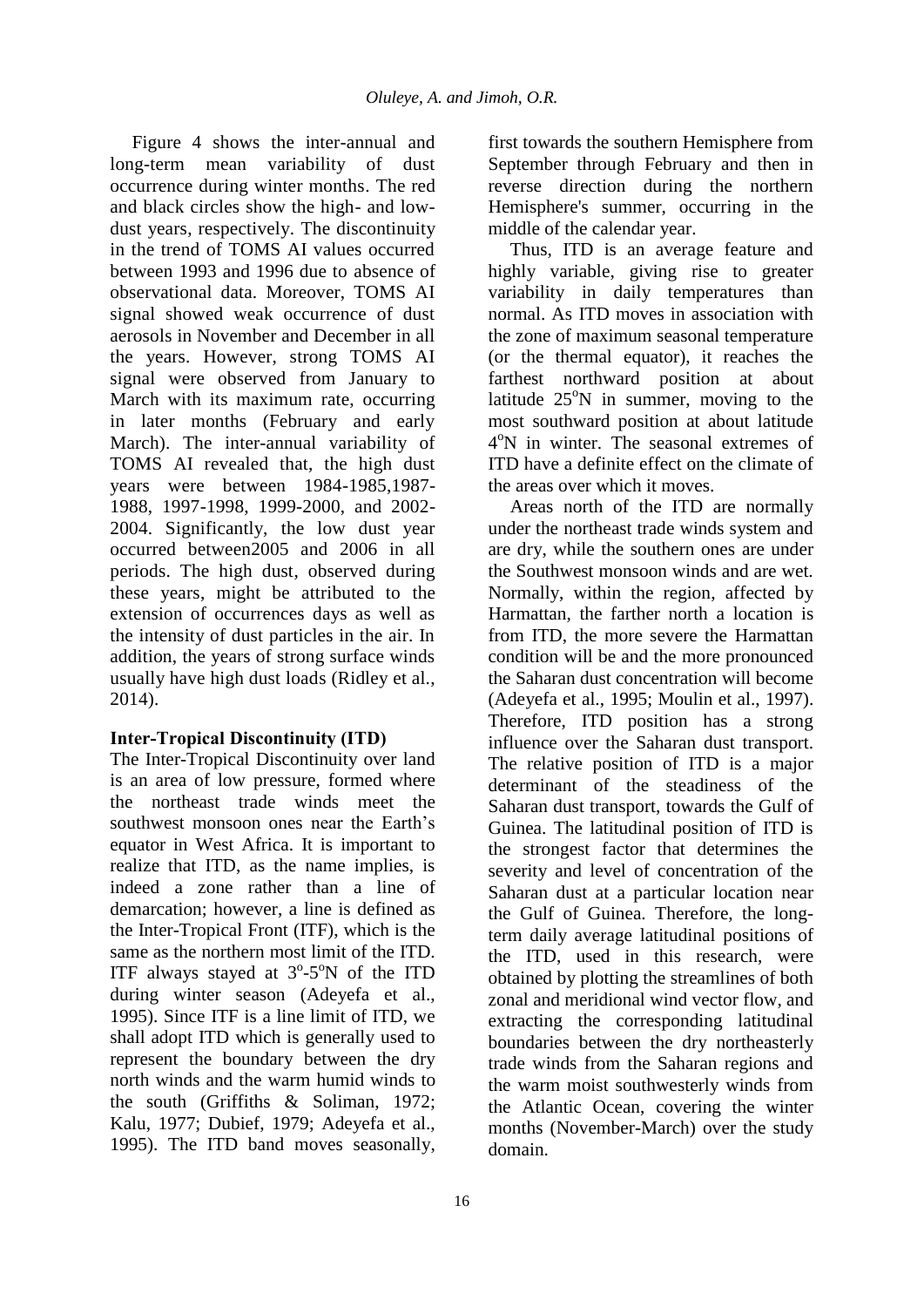The presence of Harmattan strongly depends on ITD surface position over land in West Africa. Therefore, ITD position and movement during the Harmattan season were carefully examined.



**Fig. 5. The near surface winds tream lines, showing the long-term daily surface positions of ITD for (a) November, (b) December, (c) January, (d) February, and (e) March; over land in West Africa**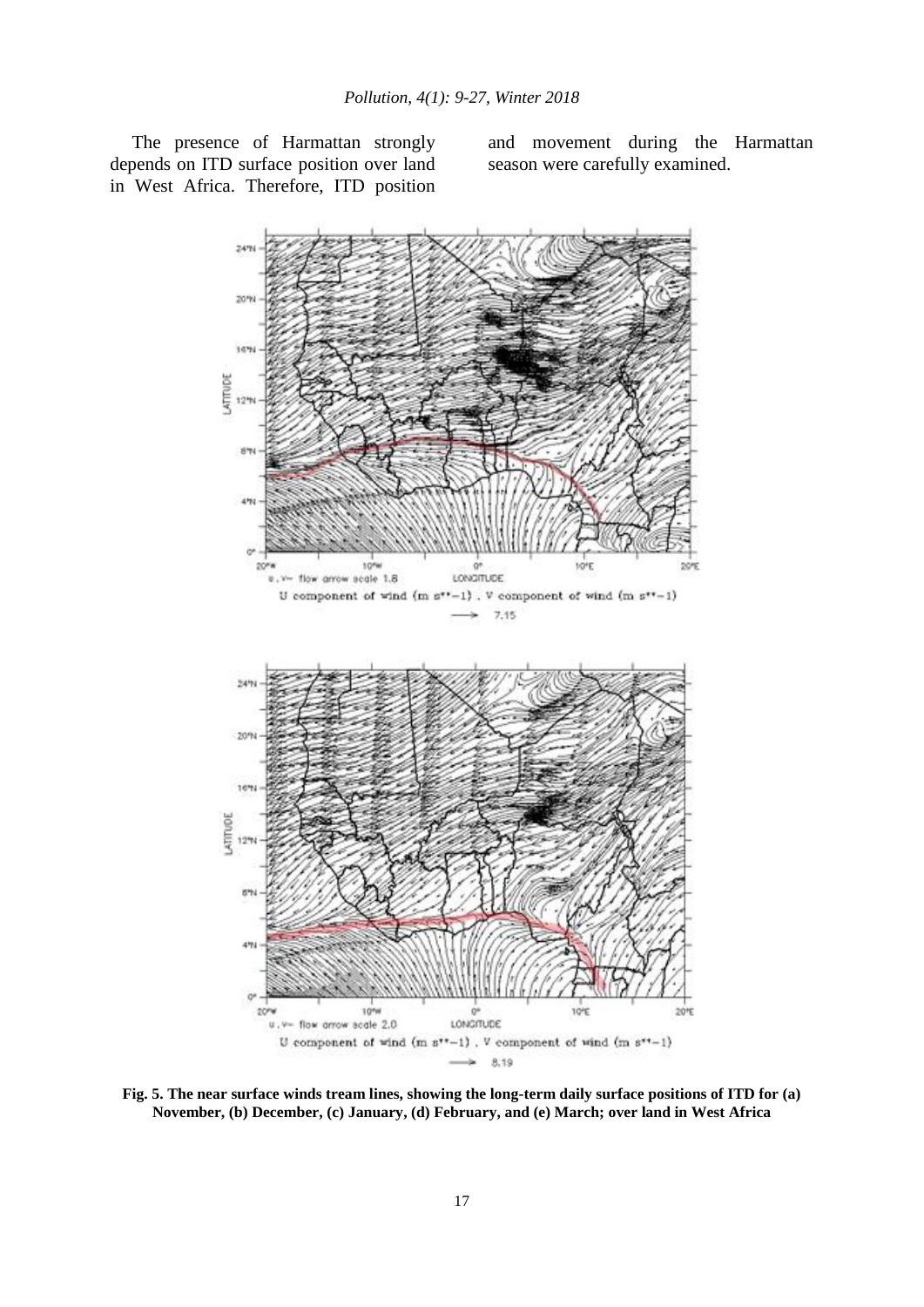

**Fig. 6. Long-term daily surface positions of ITD over land in West Africa, obtained by taking daily average position from plot of zonal and meridional components of winds during the period of study**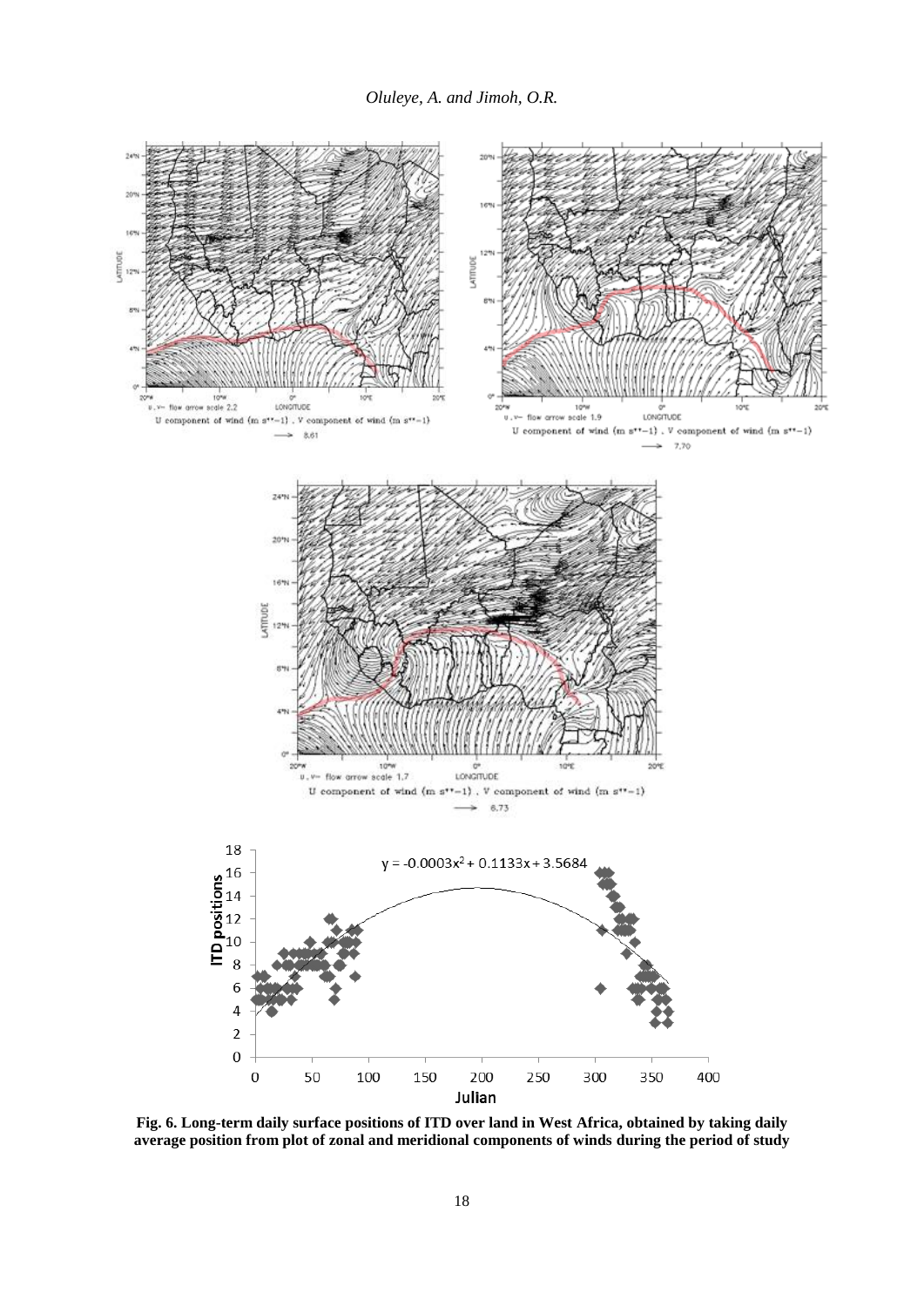The long-term daily ITD surface positions (indicated by red lines), derived from the wind vector flow (u and v winds), from a standard height of 10m above ground level in West Africa during the Harmattan period, were analyzed as shown in Figure 5, which demonstrates the streamlines of the surface winds system and the obtained ITD positions, too. The convergence point of the northeast and the southwest wind streamlines was considered to be the average surface position of the ITD over the region on daily basis. The ITD is located around latitude  $6^{\circ}$ N in early December, progressively moved out of the land and found over the Atlantic Ocean at latitude  $4^{\circ}$ N late in December. On these occasions the Harmattan winds have fully overcome the entire West African severe Harmattan events. The ending of the Harmattan period was indicated by the ITD position, which was found receding to higher latitudes where the ITD was located around latitude  $2^{\circ}N$  early in January,  $6^{\circ}N$ early in February, and  $10^{\circ}$ N early in March.

Figure 6 shows the average daily surface ITD positions in West Africa, during the Harmattan, over a 30-year period, from 1983 to 2012. The locus of the ITD positions can be described by polynomial functions, showing that the average position of ITD moves from high latitudes, around  $14^{\circ}$ N, in the middle of the year to a lower latitude, of about  $6^\circ$ N, around the6th January (6th Julian day) then to recede to higher latitudes, beyond  $11^{\circ}$ N after the Harmattan period. It is worth noting the large intra- and inter-annual variability of these positions.

The mean positions show daily oscillations, varying from about  $1-2$ <sup>o</sup>in latitude. Apart from these oscillations, the graph shows a general gradual migration of ITD from low latitudes of about 5°Naround Julian day 6 (6th January), to a maximum of about latitude  $14^{\circ}$ N around Julian day 200 ( $19<sup>th</sup>$  July). From the maximum position, ITD then recedes gradually to

lower latitudes (<12°N), while maintaining the daily oscillation movements until the end of the Harmattan period, around Julian day 90 and beyond. These results are in reasonable agreement, when compared with the range of  $5-10^{\circ}$ N for ITD position during the Harmattan at longitude  $3^{\circ}E$ , reported by Adeyefa et al. (1995) as well as the ones, reported by Swap et al. (1996) who observed a minimum range of  $0-5^\circ N$ over the AtlanticOcean in January and the maximum position of  $5-10^{\circ}$ N in December. The observation of Moulin et al. (1997) who found the minimum position over the North Atlantic Ocean to be at latitude  $5^{\circ}$ N is also consistent.

# **Wind field near surface (925hpa) wind field**

Figure 5 depicts the average wind speed and flow pattern for each month over a period of 30 years period. Strong northeasterly trade winds were found over most of the Sahelian region of West Africa during the winter months with a maximum wind speed of 8.61m/s in January. However, the winds became progressively weaker as they moved towards the Guinea coast, reaching their lowest at the region of ITD over West Africa. Furthermore, significantly observed from the analysis, was an extension of winds, associated with sub-tropical anticyclone from the midlatitude towards the Sahara region  $(20^{\circ}N 24^{\circ}$ N). The extension of the trough leads to a steep pressure gradient that brings about strong winds, responsible for high dust emission, captured by TOMS AI in the Sahara during these periods (Kalu, 1977).

A cyclonic feature was also observed in Guinea-Ivory Coast border (about 8<sup>o</sup>N and 9 <sup>o</sup>W) in February which might be responsible for the gradual washing out of the dust aerosols in the atmosphere in the Guinea coast. Besides, the strength of the north-easterly winds was pronounced in December and January, manifested in the surface position of ITD retreating southwards to  $4^\circ$ N. The strong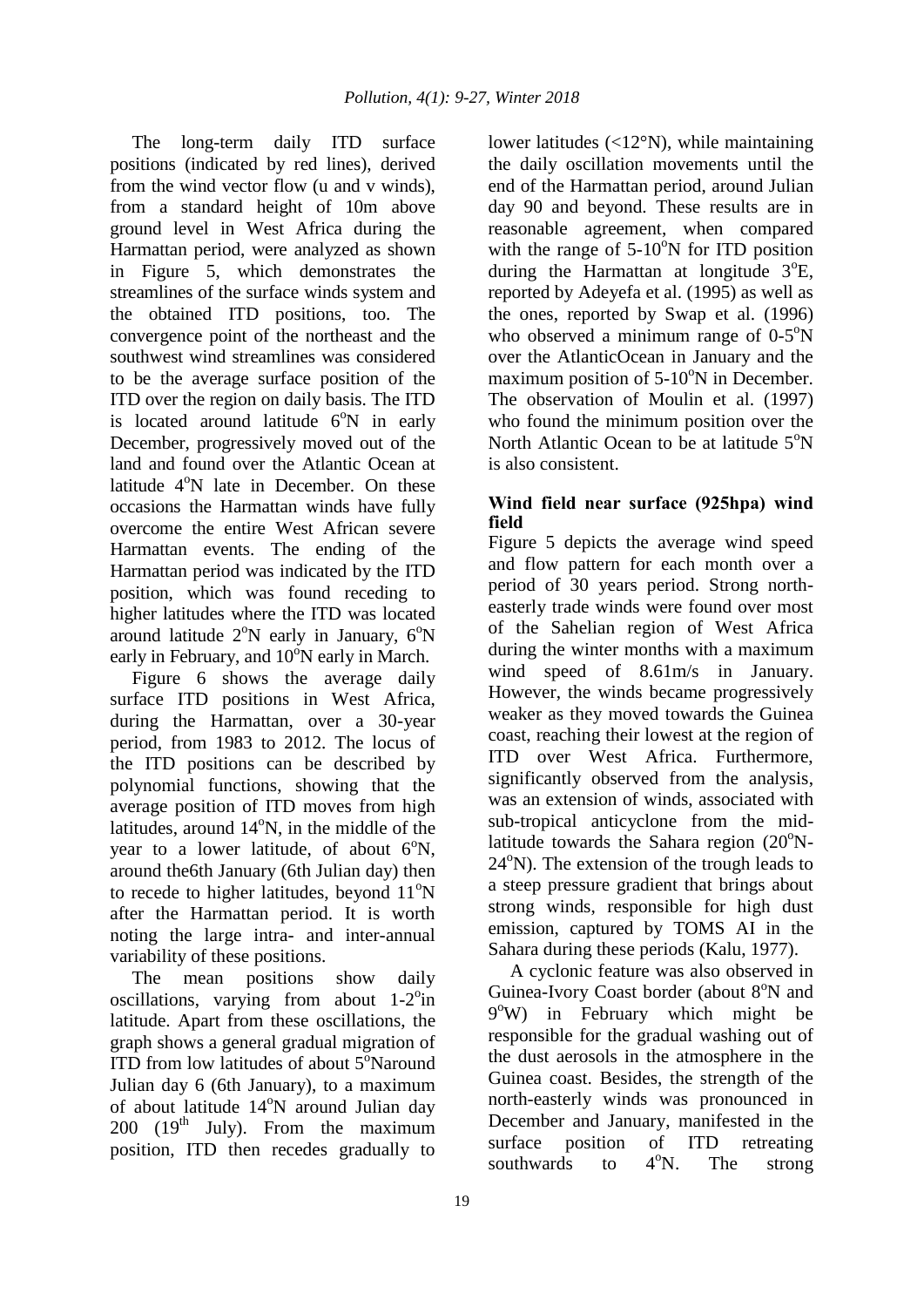northeasterly trade winds, predominant in the whole West Africa during these periods, transported the Harmattan dusts from the source region towards the Gulf of Guinea where it mixed with black carbon from biomass burning as captured by the strong TOMS AI signal. This observation is in line with the results of Washington et al. (2006c) who noticed high dust load over the Gulf of Guinea. Vertical cross section of the mean zonal wind was further analyzed in West Africa. The result, as shown in Figure 7, illustrates the main mechanisms driving the large scale features associated with Harmattan dust dynamics and turbulent activity in the winter season over West Africa. The output exhibits a stratified structure of atmospheric circulation locating the Harmattan fluxes (between 10 and 18°N) at low level between the surface and 900hpa.

The African Easterly Jet (AEJ) is located in the mid-level at about (600- 700hpa) centered between 2 and 8°N. The AEJ appeared in West Africa during the winter as a result of strong temperature gradients between the hot Sahara and the Atlantic Ocean, characterized by moist convection to the south and dry convection to the north (Thorncroft & Blackburn, 1999; Cook, 1999). The AEJ intensified the wind speeds at lower levels, thus transporting the dust far into the Guinea Coast and beyond.



**Fig. 7. The vertical cross section of mean zonal wind for winter (November – March). The AEJ is located around 600–750 hpa and the core is centered around 650–700hpa around Latitude 4<sup>o</sup>N. Low level Jet (LLJ) is also observed at 900 hpa at Latitude 16<sup>o</sup>N**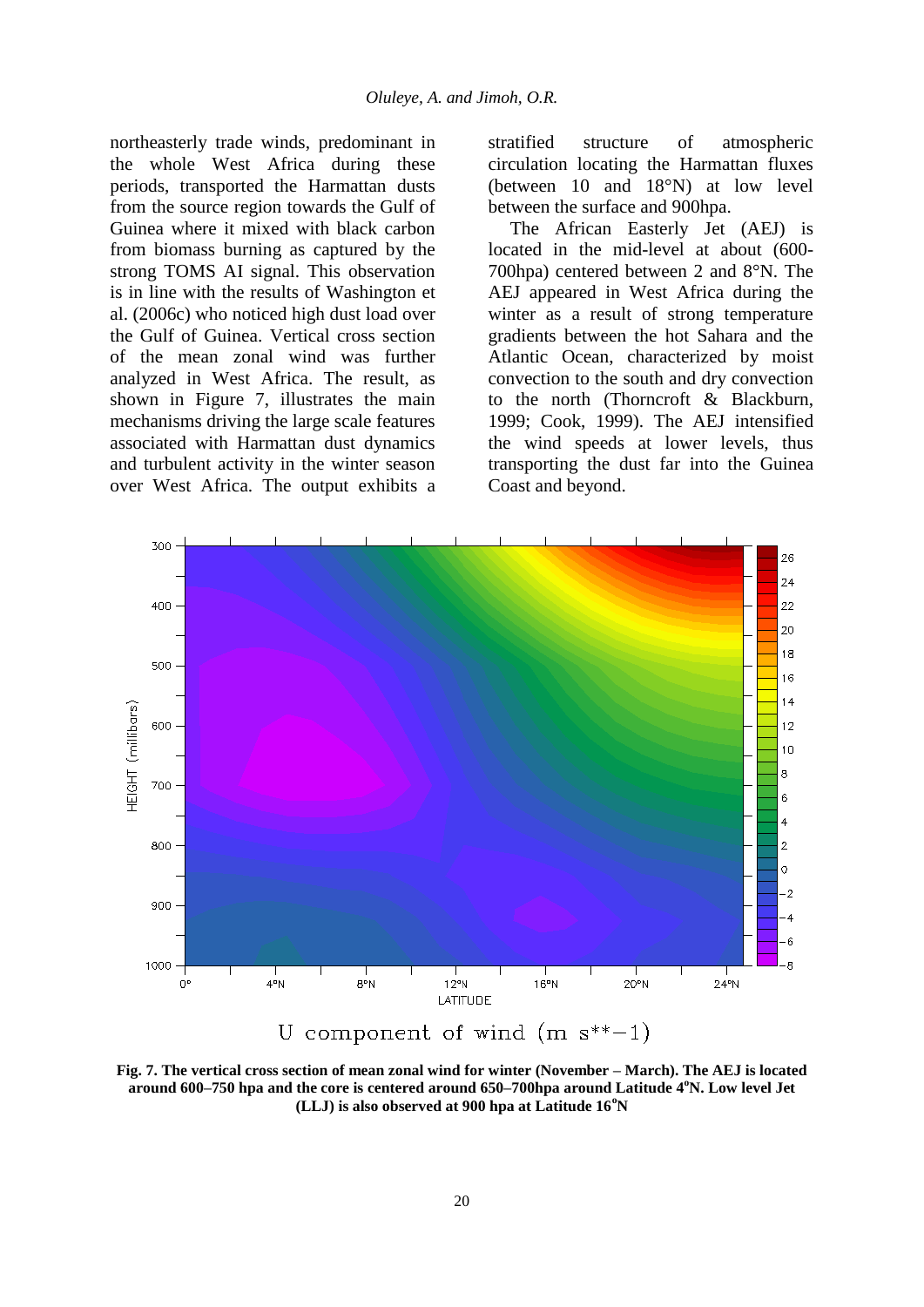

**Fig. 8. Kernel density plot of long-term daily zonal wind speed averaged over West Africa. U wind is the zonal wind over the study area.**

As noted earlier, the major dust source (Bodélé depression) is located between 15- 18<sup>o</sup>N in arid regions of Saharan Desert, where there is little or no vegetation. Given the assumption that erodibility factors that can limit dust emissions (such as the availability of deflatable sediments or vegetation cover) do not change significantly in this region over the course of the year, dust production is, to a large extent, a function of the surface wind speed. Thanks to this understanding, a positive relation is expected between dust and wind speed over the long term mean in winter days, an increase in surface wind speed enhances dust production. In order to establish this, we analyzed the intensity of dust occurrence with respect to the zonal wind speed as in Figure 8.The long-term daily mean of TOMS AI also showed that the density had risen from 1.7 to 2.0, having a peak at 1.8. This indicates that the highest density of zonal winds corresponded with those of TOMS AI**,** i.e. as the easterly winds got stronger, the extent and magnitude of dust load also increased over West Africa during winter.

#### **Evolution and influence of NAO**

The climate variability over the North Atlantic Ocean basin is associated to a large extent with NAO, which is a dominant pattern of atmospheric circulation variability. Over this North Atlantic Ocean basin, the atmospheric circulation normally displays a strong meridional (north-south)contrast, with low sea-level pressure in the northern edge of the basin, centered close to Iceland, and high pressure in the subtropics, centered near the Azores. Such a pressure contrast drives the mean surface winds and the winter-time mid-latitude storms from west to east across the north Atlantic, bringing warm moist air to Europe. It has long been observed that the monthly and seasonal (particularly winter time) average sea level pressure in stations in Iceland and the Azores display an out-of-phase relation with one another. TO be more precise, there is at endency for sea level pressure to be less normal in the Icelandic low pressure center when it is higher than normal near the Azores and vice versa. This fluctuation is referred to as the NAO (Hurrel, 1995). One of the most famous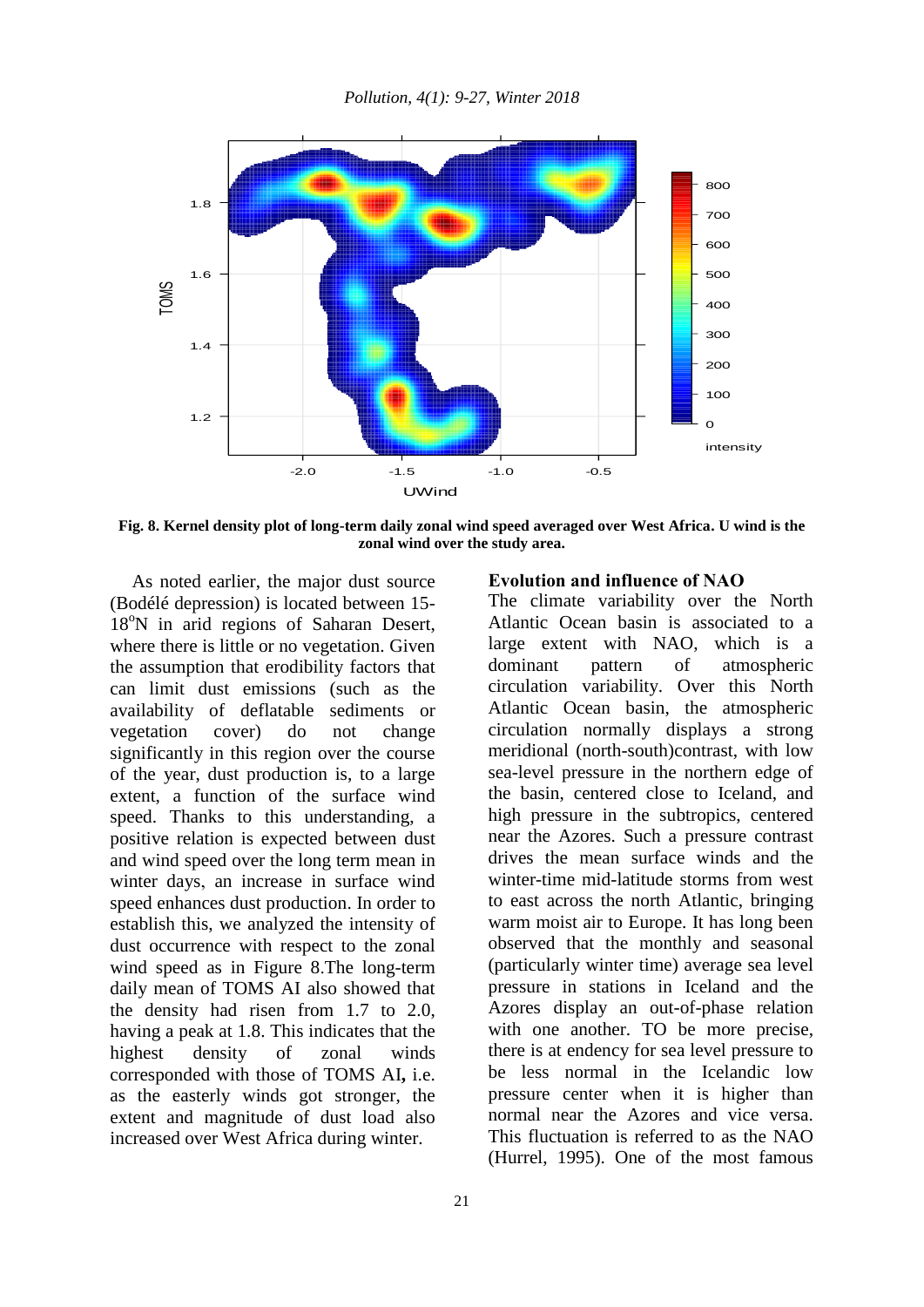NAO features is the NAO index, obtained from the difference between the Azores sea level pressure and the Icelandic low sealevel pressure, normalized by their mean and standard deviation. The North Atlantic Oscillation (NAO) index data sets, used in this work, were obtained from the archive of National Aeronautics and Safety Administration (NASA).



**Fig. 9. Long term averages of NAO index in winter months, from November to March. Positive anomaly is associated with high pressure over the Saharan region**

The sea level pressure was measured at a station, Ponta Delgada (37°44'N,  $25^{\circ}40^{\circ}$ W) on the Azores and another at Reykjavik (64°8'N, 21°56'W) in Iceland spanning the central latitudes of the North Atlantic. Figure 9 illustrates the plot of long-term monthly NAO index as a function of winter months. It appears to reach a maximum value in March. The positive NAO index phase (NAO index > 0) in December, January, and March shows a stronger subtropical high-pressure center than the usual rate as well as a deeper than normal Icelandic low average sea-level pressure.

The increased pressure difference resulted in stronger winter storms crossing the Atlantic Ocean, on a more northerly track, experienced in drier weather during these months over West Africa due to enhanced Saharan dust transport and severe Harmattan condition. However, the negative NAO index phase (NAO index < 0) in November and February shows a weak subtropical high and a weak Icelandic low. The reduced pressure gradient resulted in fewer and weaker winter storms crossing on a more west-east pathway. Consequently, West Africa may experience a wet winter, decreased Saharan dust transport, and mild Harmattan condition during these months. Although the positive phase of NAO was associated with drier Saharan condition, it did not mean more dust mobilization until the surface wind became strengthened. This statement is further confirmed when a low (0.22) coefficient of correlation was obtained between NOA and AI indices. The overall effect of NAO on West Africa dust mobilization seems to be unclear; however, the resulting high pressure over the Sahara due to positive phase of NAO would contribute to lower atmospheric instability and tendency for dust mobilization.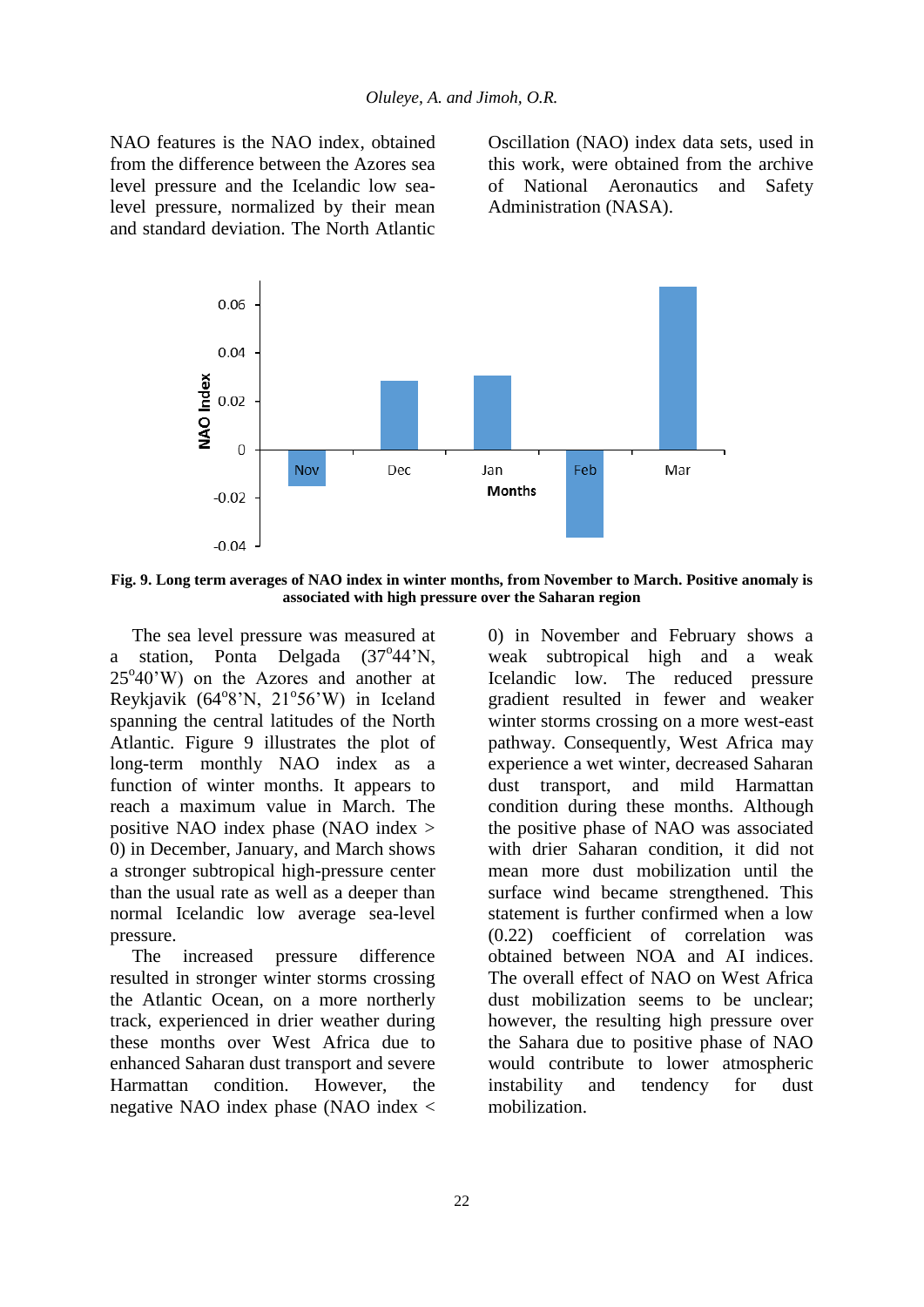

**Fig. 10. Relation between long-term SST and TOMS AI over West Africa**

#### **Evolution and influence of Sea Surface Temperature (SST)**

Characteristics of long term Sea Surface Temperature (SST) for each winter month in the Atlantic Ocean, covering areas between 0-5N and 20W-5E (i.e. the Gulf of Guinea at the southern boundary of the study area), and its role in Harmattan dust distribution was examined. It was observed that the Ocean temperature varied from one month to another with values, ranging between 298 and 303K in winter (Figure not shown). The hotspots of the Atlantic Ocean was found close to the Guinea Coast from November-January, which gradually retreated southwards away from the coast in February. The hotspots, found between November and January, tended to weaken the westerly winds, in turn strengthening the easterly ones in West Africa. This process tended to draw the surface position of the ITD southward, consequently bringing Harmattan dust aerosols towards the Guinea Coast. However, as the hotspots shifted away from the previous areas in late March, the westerly winds intensified, bringing about the ITD position advancing towards the north, and washing out of the dust aerosols over the Guinea coast.

From the long-term mean daily and interannual trends of Harmattan dust occurrence and that of the Atlantic Ocean temperature(Figure not shown) it can be deduced that an increase in dust particles, as quantified by TOMS AI, coincided with decreasing SST over Atlantic Ocean near the coast. The inter-annual trend of SST with respect to TOMS AI also showed large variability with the warmest ocean surface, occurring between 1998 and 1999, with the coolest SST between 1986 and 1987. The SST and TOMS AI further showed a polynomial positive relation with high correlation coefficient of 0.89 (Fig. 10).

The polynomial function showed that the average SST relative to the Harmattan dust distribution moved from the cool region of  $(27^{\circ}C)$  and low  $(1.0)$  TOMS AI at the beginning of Harmattan period to warm  $(29^{\circ}$ C) and high  $(1.85)$  TOMS AI signal, then to recede to its original state. The nonlinear relation, observed on daily basis, was climatologically consistent because, warmer SST led to reduced dust load in West Africa, in the sense that both AI and SST rose at the beginning of winter to reach a critical value (equilibrium) after which warmer SST led to reduced dust load. Warmer SST implies more evaporation from the sea surface and more moisture in the atmosphere, enhancing convection leading to the formation of clouds that scavenge the dust as rain out.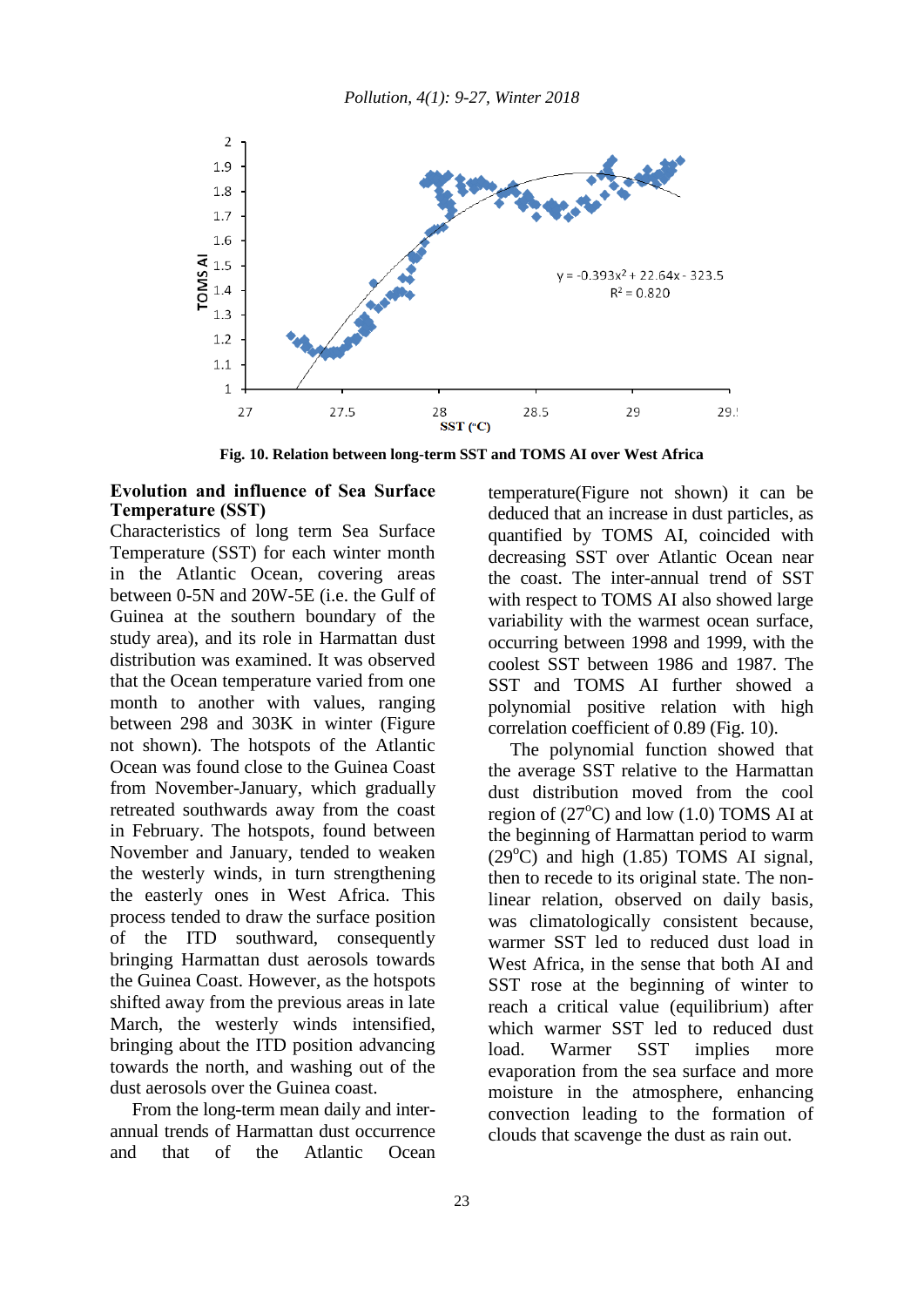# **CONCLUSIONS**

This study conducted a comprehensive analysis of the link between large-scale atmospheric circulation systems and West African dust export on the basis of longterm satellite dust records available. It was able to identify Bodélé Depression in central Chad  $(15^{\circ}N-17^{\circ}N$  and  $15^{\circ}E$  and 20°E) as the major, most intense, and persistent dust source throughout the winter period. The hotspot of the TOMS AI showed the highest magnitude/ intensity, indicating the occurrence of dust aerosol particles in the atmosphere over West Africa region. The inter-annual variability of TOMS AI revealed that the high dust years were between 1984-1985, 1987-1988, 1997-1998, 1999-2000, and 2002- 2004.Significantly, low dust year was found between 2005 and 2006 in all periods.

The research found that strong northeasterly trade winds were over most of the Sahelian region of West Africa during the winter months with the maximum jet speed at 8.61m/s in January. The vertical structure of wind fields exhibited a stratified structure of atmospheric circulation, locating the Harmattan fluxes (around 10 and 18˚N) at low level between the surface and 900hpa. The African Easterly Jet (AEJ) was located in the midlevel at about (600-700 hpa) centered between 2 and 8˚N. This study confirmed that the presence of Harmattan strongly depended on the wind structure and dynamics over West Africa. The wind regime was directly related to ITD positions over the region, and the relation between ITD and dust was also significant.

The North Atlantic Oscillation is often characterized by NAO index. Here, this index showed inverse relation in some years (1985-1986 and 1998-1999) and direct ones in others (such as 2000-2001 and 2005-2006). A poor positive relation between NAO and TOMS AI was observed, implying that NAO was not a major factor of dust outbreak over the region of study. Temporal relation between the Saharan dust transport and the NAO revealed that the NAO index reached a maximum value in March. An NAO peak contradicts a peak of maximum dust concentrations. The lag between NAO occurrence and peak of the dust could be the subject for further works.

Dust particles, as quantified by TOMS AI, also responded to SST signals in Atlantic Ocean. The inter-annual trend of SST with respect to TOMS AI also showed large variability with the warmest ocean surface, occurring between 1998 and 1999, and coolest SST between 1986 and 1987 over the 30 years of study duration. The SST and TOMS AI showed polynomial positive relation with a high correlation coefficient of 0.89. The non-linear relation, observed on daily basis, was significant because, warmer SST over the ocean close to the coast led to reduced dust load in West Africa.

Finally, the study concluded that the evolution of near surface wind field at 925 hpa, and the variations of SST and ITD positions were the major large scale atmospheric circulation systems, driving the emission, distribution, and transport of Harmattan dust aerosols throughout West Africa. However, the influence of NAO was shown to have less significance on Harmattan dust transport in the region, unlike northern Africa where the correlation between dust load and NAO was observed to be very strong.

# **Acknowledgment**

The authors owe many thanks to Total Ozone Mapping Spectrometer (TOMS) working team for the aerosol index data, used in this work, and European Centre for Medium-Range Weather Forecasts (ECMWF) for their permission to ERA interim data set.

## **REFERENCES**

Abiodun, B.J., Adeyema, D.Z., Oguntunde, P.G., Salami, A.T. and Ajayi, V.O.(2012). Modeling the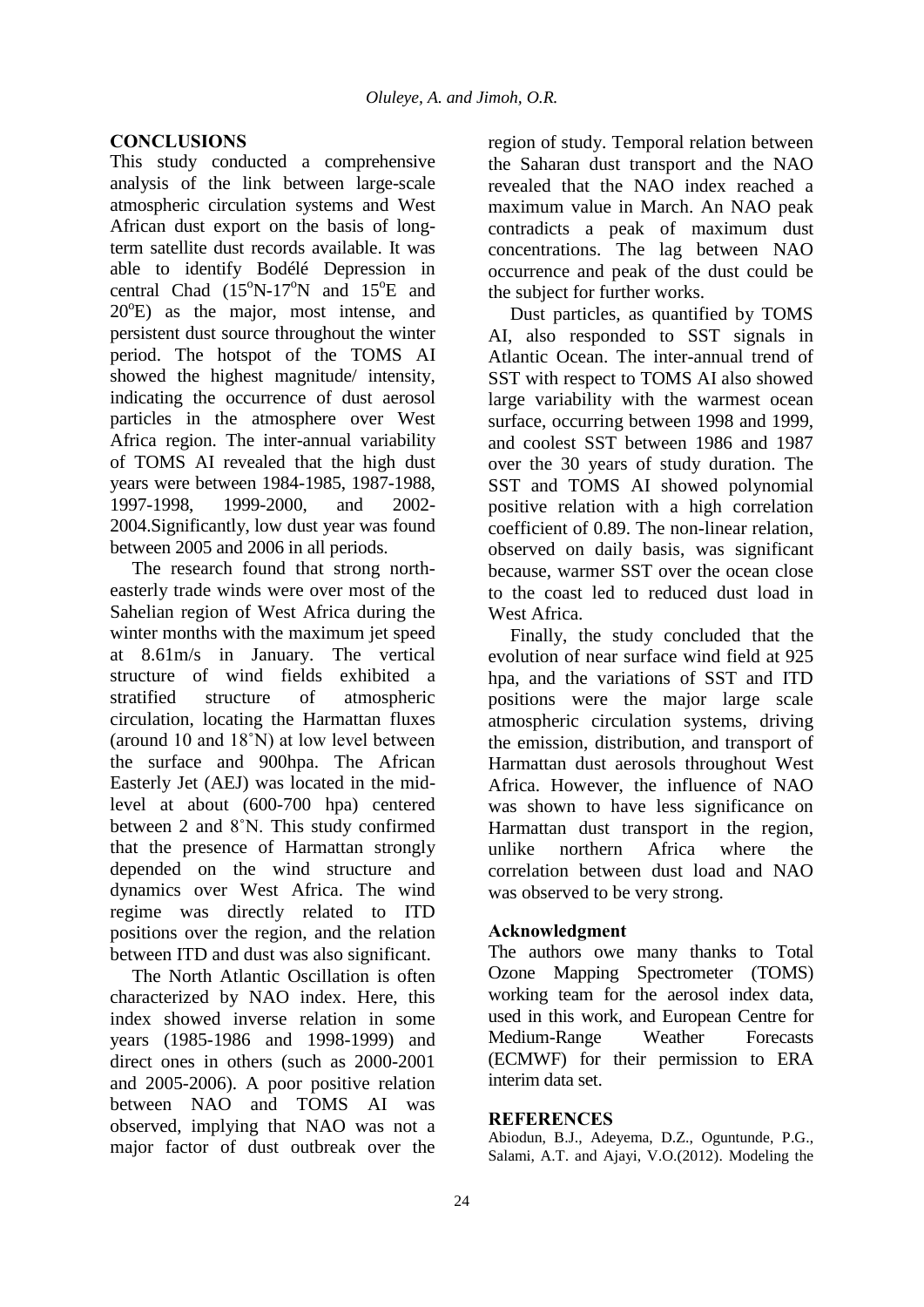impact of reforestation on future climate in west Africa. Theoretical and Applied Climatology, doi: Soo704-012-0614-1.

Adedokun, J.A., Emofurieta, W.O. and Adedeji, O.A. (1989). Physical, mineralogical and chemical properties of Harmattan dust at Ile-Ife, Nigeria. Theoretical and Applied Climatology, 40: 161-169.

Adeyefa, Z.D., Holmgren, B. and Adedokun, J.A. (1995). Spectral solar irradiance under Harmattan conditions. J. Renewable Energy, 6: 989-996.

Anuforom A.C., Akeh, L.E., Okeke, P.N. and Opara, F.E. (2007). Inter-annual variability and long-term trend of UV-absorbing aerosols during Harmattan season in sub-Saharan West Africa, Atmos. Environ., 41(7): 1550-1559.

Bagnold, R.A. (1971). The physics of blown sand and desert dunes. London, Chapman & Hall, 265 pp.

Balogun, E.E. (1974). The phenomenology of the atmosphere over West Africa. Proceedings of Ghana Scope's conference on environment and development in West Africa. Ghana Acad. of arts and Sci.:19-31.

Barkan, J., Kutiel, H., Alpert, P., (2004). Climatology of dust sources I North Africa and the Arabian peninsula, based on TOMS data. Indoor and Built Environment, 13(6): 407-419.

Berrisford P., Kållberg, P., Kobayashi, S., Dee, D., Uppala, S., Simmons, A.J., Poli, P., Sato, H. (2009). Atmospheric conservation properties in ERA-Interim, Quart. Jourl. Royal. Met . Soc., 137(659): 1381-1399.

Bertrand, J.J., Baudet, J. and Drochon, A. (1979). Importance des aerosols naturels en Afrique de I'ouest. J. Rech. Atmos., 8: 846-860.

Breuning-Madsen, H. and Awadzi, T.W. (2005). Harmattan dust deposition and particle size in Ghana. Catena 63: 23-38.

Brooks, N. and Legrand, M. (2000). Dust variability over northern Africanand rainfall in the Sahel, in Linking Climate Change to Land Surface Change. Edited by S.J. McLaren and D.R. Kniveton, Kluwer Acad., New York: 1-25.

Chepil, W.S. (1945). Dynamics of wind erosion. Soil Sci., 60: 305-320.

Chiapello, I. and Moulin, C. (2002). TOMS and METEOSAT satellite records of the variability of Saharan dust transport over the Atlantic during the last two decades (1979-1997). Geophys. Res. Lett., 29(8): 1176. doi:10.1029/2001GL013767.

Chiapello, I., Moulin, C. and Prospero, J.M. (2005). Understanding the long-term variability of African dust transport across the Atlantic as recorded in both Barbados surface concentrations and largescale Total Ozone Mapping Spectromenter (TOMS) optical thickness. J. Geophys. Res., 110: D18S10, doi: 10.1029/2004JD005132.

Chiapello, I., Bergametti, G., Gomes, L., Chatenet, B., Dulac, F., Pimenta, J.and Suares, E.S. (1995). An additional low layer transport of Sahelian and Saharan dust over the north-eastern Tropical Atlantic. Geophys. Res. Lett., 22(23): 3191-3194.

Cook, K.H. (1999), Generation of the African easterly jet and its role in determining West African precipitation.J. Clim., 12(5): 1165-1184.

D'Almeida, G.A. (1986). A model for Saharan dust transport. J. Clim. Appl. Meteor., 25: 903-916.

D'Almeida, G.A. (1985). Recommendation on sun photometer measurements in the BAPMON as based on the experiment of a dust transport study in Africa. WMO /TD- 67: 30.

D'Almeida, G.A. and Schutz, L. (1983). Number, mass and volume distributions of mineral aerosols and soils of the sahara J. Clim. Appl.Met., 22: 233-243.

Dee, D.P., Uppala, S.M., Simmons, A.J., Berrisford, P., Poli, P., Kobayashi, S., Andrae, A., Balmaseda, M.A., Balsamo, G., Bauer, P., Bechtold, P., Beljaars, A.C.M., van de Berg, L., Bidlot, J., Bormann, N., Delsol, C., Dragani, R., Fuentes, M., Geer, A.J., Haimberger, L., Healy, S.B., Hersbach, H., Hólm, E.V., Isaksen, L., Kållberg, P., Köhler, M., Matricardi, M., McNally, A.P., Monge-Sanz, B.M., Morcrette, J.J., Park, B.K., Peubey, C., de Rosnay, P., Tavolato, C., Thépaut, J.N. and Vitart, F. (2011). The ERA-Interim reanalysis: configuration and performance of the data assimilation system. Quart. Jourl. Royal. Met. Soc., 137(656): 553-597.

Dubief, J. (1979). Review of the North Africa Climate with particular emphasis on the production of Aeolian dust in the Sahel zone and in the Sahara. Sahara Dust: Mobilization, Transport, Deposition, C. Morales, Ed., Wiley & Sons: 27-48.

Falaiye, O., Aro, T. and Babatunde, E. (2003). Interannual variation in ambient aerosol optical depth at Ilorin a central state of Nigeria. Zuma J. Pure and Appl. Sci., 5(2): 1197-1204.

Food and Agriculture Organization (2001). Food insecurity: when people live with hunger and fear starvation. Viale delle Terme di Caracalla, 00100 Rome, Italy.

Foltz, G.R., and McPhaden, M.J. (2008). Impact of Saharan dust on tropical North Atlantic SST, J. Climate, 21: 5048-5060.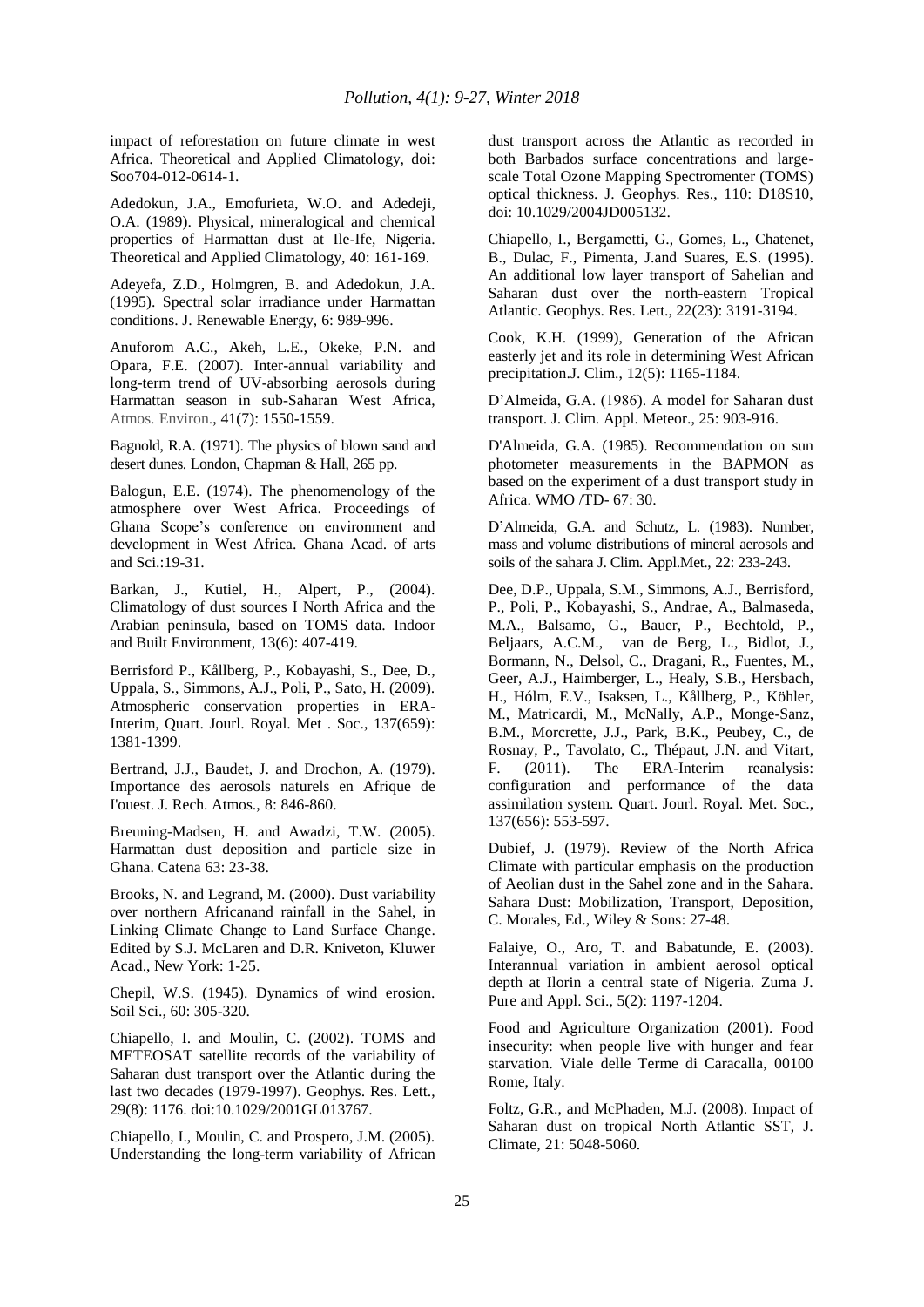Gillette, D.A. (1980). Major contributions of natural primary continental aerosols: source mechanisms. Ann. N.Y. Acad. Sci., 338: 348-358.

Griffiths, J.F. and Soliman, K.H. (1972). Climates of Africa. In World survey of climatology. H. E. Landsberg, Ed. 10,Elsevier Publishing Company,Amsterdam, the Netherlands: 75-131.

Hamonou, E., Chazette, P., Balis, D., Dulac, F., Schneider, W., Galani, E., Ancellet, G. and Papayannis, A. (1999). Characterization of the vertical structure of Saharan dust export to the Mediterranean basin. J. Geophys. Res., 104: 22, 257-22, 270.

Hastenrath, S. (1988). Climate and circulation of the tropics. D. Reidel Publishing Company, Kluwer, Dordrecht.

Herman, J.R., Bhartia, P.K., Torres, O., Seftor, C. and Celarier, E. (1997).Global distribution of UVabsorbing aerosols from Nimbus 7/TOMS data. J. Geophys. Res., 102(16): 911-16,922, doi: 10.1029/96JD03680.

Holben, B.N., Eck, T.F., Slutsker, I., Tanre, D., Buis, J.P., Setzer, A., Vermote, E., Reagan, J.A., Kaufman, Y.J., Nakajima, T., Lavenu, F., Jankowiak, I. and Smirnov, A. (1998). AERONET—a federated instrument network and data archive for aerosol characterization, remote sens. Environ., 66: 1-16.

Hurrel, J.W. (1995) Decadal trends in the Northern Atlantic Oscillation: Regional temperatures and precipitation. Science, 269:676-679.

Kalu, A.E. (1977). The Africa dust plume: It characteristics and propagation across West Africa in winter, in Saharan Dust: Mobilization, Transport,Deposition. Edited by C. Morales, Wiley, New York: 95-118.

Kaufman, Y.J., Koren, I., Remer, L.A., Tanr´e, D., Ginoux, P. and Fan, S. (2005). Dust transport and deposition observed from the Terra-Moderate Resolution Imaging Spectroradiometer (MODIS) spacecraft over the Atlantic Ocean.J. Geophys. Res., 110, D10S12, doi: 10.1029/2003JD004436.

Marticorena, B., Bergametti, G., Aumont, B., Callot, Y., N'doume, C. and Legrand, M. (1997). Modeling the atmospheric dust cycle 2: simulation of Saharan dust source. J. Geophys. Res., 102(D4): 4387-4404.

McTainsh, G. (1980). Harmattan dust deposition in northern Nigeria. J. Nature, Vol. 80.

McTainsh, G., Walker, P.H., Marticorena, Z., Chatenet, B., Rajot, B.,Traore,J.L., Coulibaly, S.B.,Diallo, M.M., Kone, A., Maman, II, and Geomorph, N.F.(1982). Nature and distribution of Harmattan dust. Zeitschrift fuer Geomorphologie. Neue Folge., 26(4): 417-435.

Morales, C. (1979). The use of meteorological observations for studies of Saharan soil dust. Saharan dust mobilization. Edited by C. Morales, John Wiley Chichester: 119-131.

Moulin, C., Dulac, F.,Lambert, C.E.,Chazette, P.,Jankowiak, I.,Chatenet, B. and Laven, F. (1997a).Long term daily monitoring of Saharan dust load over ocean using Meteosat ISCCP-B2 data: 2. Accuracy of the method and validation using Sun photometer measurements.J. Geophys. Res., 102: 16,959-16,969.

Moulin, C., Lambert, C.,Dulac, F. and Dayan, U. (1997b).Control of atmospheric export of dust from North Africa by the North Atlantic Oscillation. Nature, 387: 691-694.

Oluleye A., and Adeyewa, Z.D. (2011). Wind energy density in Nigeria as estimated from the ERA interim reanalyzed data set. British Journal of Applied Science & Technology, 17(1): 1-17.

Omotosho, J.B. and Abiodun, B.J. (2007). A numerical study of moisture buid up and rainfall over West Africa. Meteorological Applications, 14(3): 209-225.

Prospero, J. (1999). Long-range transport of mineral dust in the global atmosphere: Impact of African dust on the environment of the southeastern United States, Proc. Natl. Acad. Sci. U.S.A., 96: 3396-3403.

Prospero, J.M. and Nees, R.T. (1977). Dust concentration in the atmosphere of the equatorial North Atlantic: possible relationship to the Sahelian drought. Science, 196: 1196-1198.

Prospero, J.M., Ginoux, P., Torres, O., et al. (2002).Environmental characterization of global sources o fatmospheric soil dust identified with the Nimbus 7 Total Ozone Mapping Spectrometer (TOMS)absorbing aerosol product. Rev. Geophys., 1, art. no. 1002: 1-22.

Resch, F., Afeti, G. and Sunnu, A. (2002). Influence of large scale atmospheric systems on the Harmattan dust aerosol. J. Abstracts of the sixth international aerosol conference. September 9-13, Taipei,Taiwan.

Ridley, D.A., Solomon, S., Barnes, J.E., Burlakov, V.D., Deshler, T., Dolgii, S.I., Herber, A.B., Nagai, T., Neely III, R.R., Nevzorov, A.V., Ritter, C., Sakai, T., Santer, B.D., Sato, M., Schmidt, A., Uchino, O. and Vernier, J.P. (2014). Total volcanic stratospheric aerosol optical depths and implications for global climate change. Geophysical Research letters, 41(22): 7763-7769.